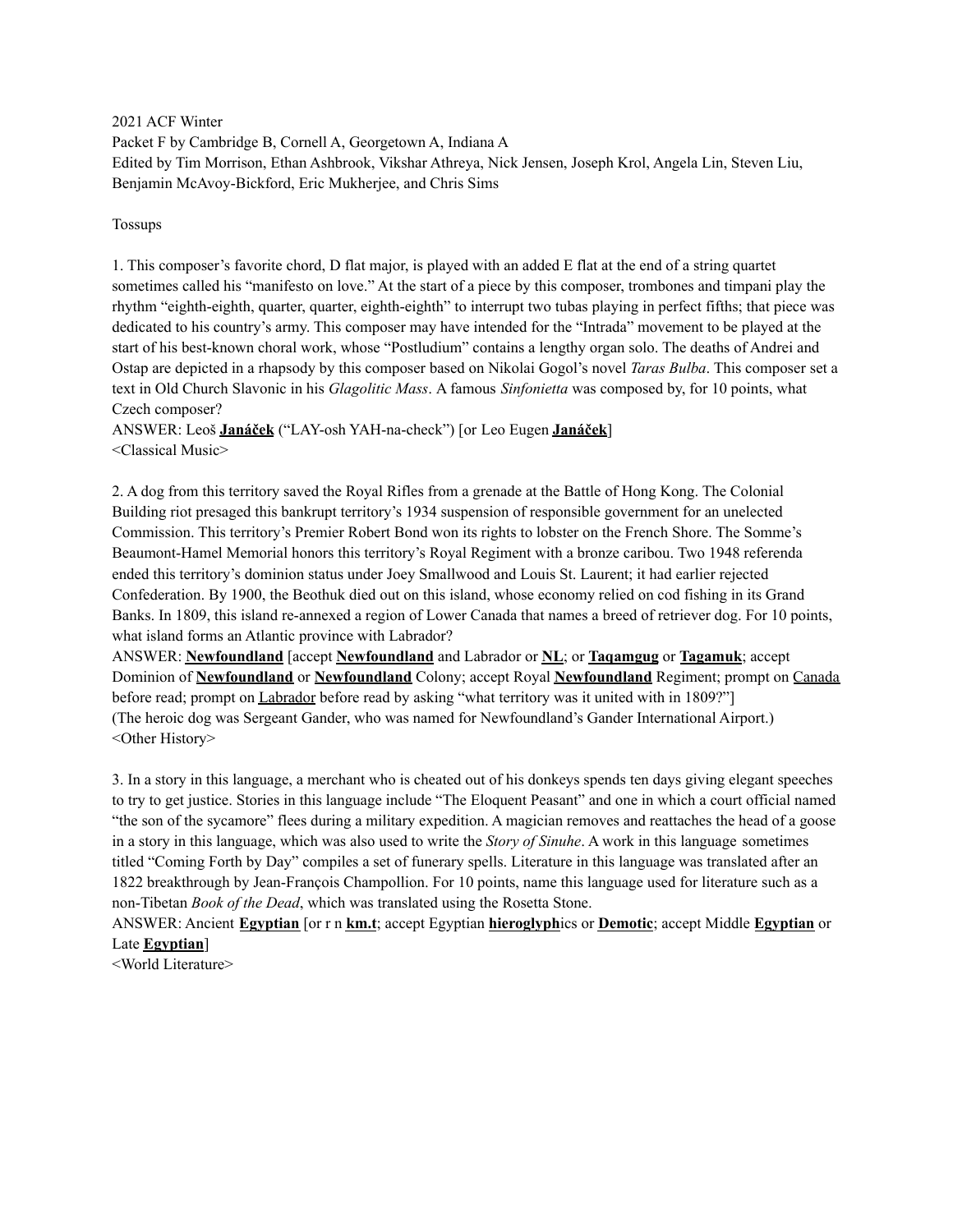4. This is the first action in the name of a medieval-era "program" that Joseph Henrich claims is ultimately responsible for Europe's psychological divergence in *The WEIRDest People in the World*. A line between St. Petersburg and Trieste demarcates different regional levels of this action according to John Hajnal ("HAI-nall"). The relative failure of the Shim-pua form of this action is considered a downstream consequence of the Westermarck effect. A "ghost" form of this action that is common among the Nuer people is similar to its "levirate" form. This action can be accompanied by the paying of a "price" named for one of its typical participants or the negotiation of a dower. For 10 points, name this action whose forms include polygamy.

ANSWER: **marriage** [accept **nuptial**s; accept **marriage** and family program or levirate **marriage** or ghost **marriage** or arranged **marriage**; accept **wedding** or **matrimony** or being a **bride** or **groom** or **bride** price] <Social Science>

5. A Monte Carlo algorithm on these data structures uses selection, expansion, simulation, and backpropagation phases in order to update its values. The size of one form of these data structures can be measured in plies ("plys"). Parameters labeled alpha and beta are initialized to negative and positive infinity in an algorithm on these data structures that outperforms the naïve implementation of the minimax algorithm. Traversals of these data structures can be performed pre-, post-, or in-order. These data structures can be characterized by their depth and branching factor. Games can be represented by their "decision" type. For 10 points, name these data structures whose lowest-level child nodes are sometimes known as leaves.

ANSWER: **tree**s [accept specific types such as decision **tree**s or game **tree**s] <Other Science>

6. *Description acceptable*. Two guards in this place are killed after they fail to notice leafcutter ants stealing the flowers of its gardens. An invitation to this place is told to a louse who is sent inside of a toad inside of a snake inside of a falcon. A hero uses a mosquito to distinguish residents of this place from mannequins. Four talking roads are used to reach this place after passing through rivers of scorpions, pus, and blood. A man is decapitated by the god Camazotz in this place's Bat House. Two lords of this place called One Death and Seven Death are tricked into being chopped to pieces by a pair of brothers who earlier had defeated them at the ball game. For 10 points, the Hero Twins defeat the lords of what location in Mayan mythology where the dead reside?

ANSWER: **Xibalba** ("shee-BAHL-bah") [or **Metnal**; accept the **Maya**n **underworld** or equivalents; prompt on just underworld until "Mayan" is read by asking "which underworld?"; accept **underworld** or equivalents after "Mayan" is read]

<Mythology>

7. A unit of this organization, which was cofounded by "Oramics" creator Daphne Oram, helped to popularize *musique concrète* techniques. Ron Grainer arranged a piece commissioned by this organization that was created by a member of its "Radiophonic Workshop," Delia Derbyshire. This organization's competition with a boat-based organization called "Caroline" prompted it to hire the less traditionalist John Peel. William Walton's oratorio *Belshazzar's Feast* was commissioned by this organization's "Symphony Orchestra." *Pomp and Circumstance No. 1* features at the "last night" of this organization's annual concert series. For 10 points, name this broadcaster which hosts the Proms at the Royal Albert Hall and commissioned the theme tune to *Doctor Who*. ANSWER: the **BBC** [or **British Broadcasting Corporation**; accept the **Beeb** or Auntie **Beeb**; accept **BBC** Symphony Orchestra or **BBC** Proms] (Radio Caroline was a pirate radio station.) <Other Arts>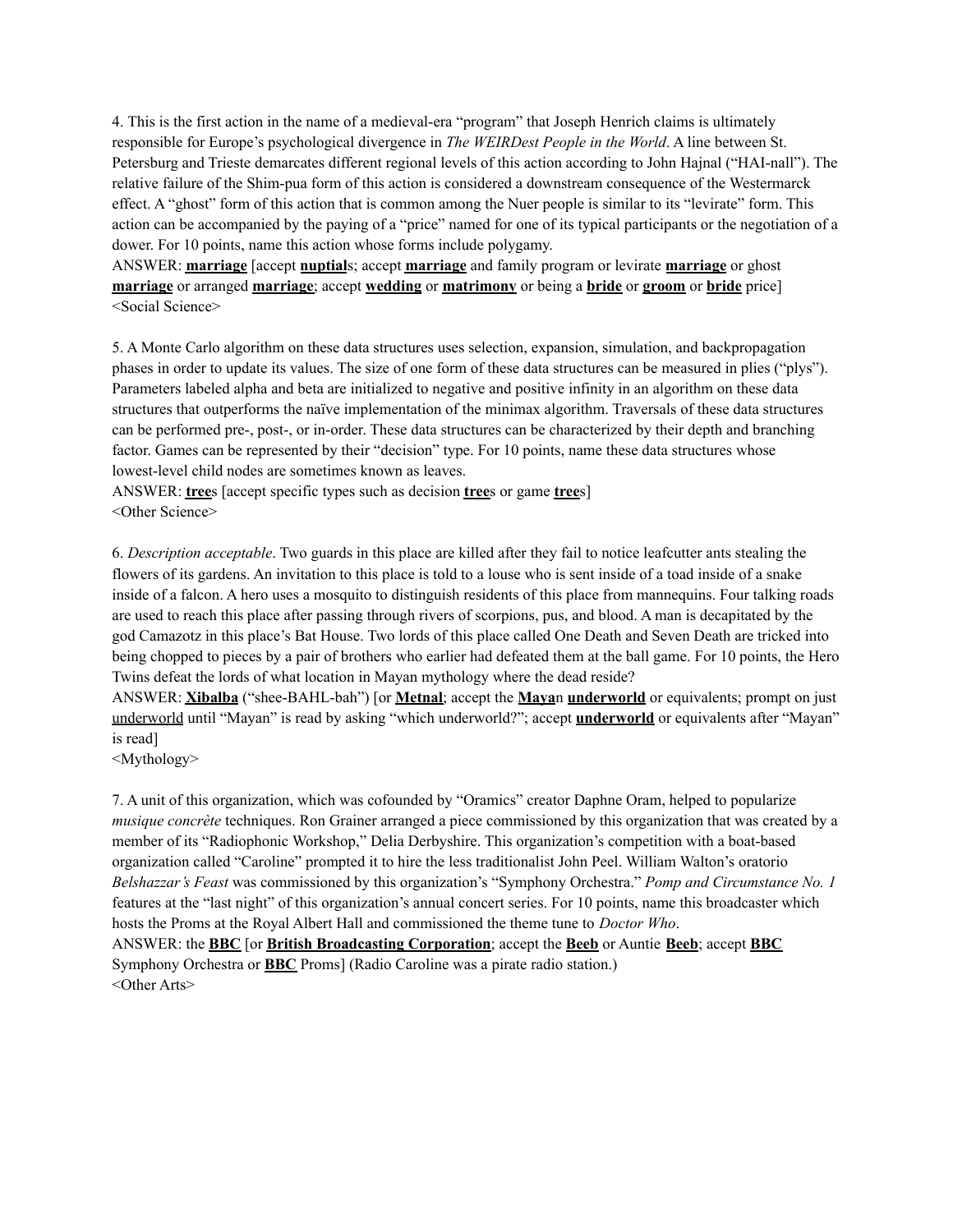8. In the presence of disturbances, these systems can be approximated as a sequence of instantaneously unperturbed "osculating" instances of them. If the variable *u* is set to one over distance, the sum of *u* and the second derivative of *u* with respect to angle is constant in these systems according to Binet's equation. The mean and eccentric anomalies parameterize motion for these systems, which always conserve the Laplace–Runge–Lenz vector. The sign of the total energy possessed by an object determines if these systems are hyperbolic, parabolic, or elliptical. Position vectors in these systems sweep equal areas over equal times according to Kepler's second law. For 10 points, name these trajectories that include the motion of planets around the Sun.

ANSWER: astronomical **orbit**s [accept osculating **orbit**s; prompt on trajectory] <Physics>

9. This poet described being left a "lonely began" in a poem that laments his isolation "at a third Remove" in Ireland. The speaker of a poem by this author tells despair he will "not feast on thee" and ends by recounting a time when he "wretch lay wrestling with (my god!) my god." This poet praised "all things counter, original, spare, strange" in a poem that says of God: "He fathers-forth whose beauty is past change." This Jesuit priest discussed his religious doubt in six "terrible sonnets," which include "Carrion Comfort." This author dedicated a poem to five Franciscan nuns who died in a shipwreck and opened another: "Glory be to God for dappled things." For 10 points, name this poet who used his characteristic sprung rhythm in poems like "The Wreck of the Deutschland" and "Pied Beauty."

## ANSWER: Gerard Manley **Hopkins** <British Literature>

10. In 1857, engineers created a harbor on this body of water with a "straight cut" that formed the marshy Jones Island, which was settled by Pomeranian and Kashubian fisherfolk. A Miami-language word for wild garlic names a city on this body of water whose grain and lumber markets shaped the rural West, per William Cronon's history *Nature's Metropolis*. "Electric dispersal barriers" were built to prevent invasive silver carp from entering this body via the Sanitary and Ship Canal that, in 1900, limited this lake's sewage buildup by reversing an adjacent river's flow. Wildfires burned Peshtigo's forests on this lake on the same day that the wooden buildings of its largest city suffered the 1871 Great Fire. For 10 points, what Great Lake is polluted by the ports of Muskegon, Milwaukee, and Chicago?

ANSWER: Lake **Michigan** [accept **Chicago River** or **Calumet River** or **Milwaukee River** or **Menomonee River** or **Kinnickinnic River** or **Chicago** Sanitary and Ship **Canal** or **Chicago** Drainage **Canal** before "lake"; accept **Little Bay de Noc**; accept **Green Bay**; accept **Grand Traverse Bay**; prompt on Great Lakes Waterway] <American History>

11. This protein's production is partly regulated by EKLF binding to a CACCC box. Synthesis of this protein is coordinated by the locus control region. Dapsone and benzocaine can lead to this protein's oxidation, a process reversed by methylene blue. A regulator of this protein is generated by shunting glycolysis around PGK. Portland and Gower name this protein's fetal forms. The low-affinity tense state of this protein is stabilized by 2,3-BPG. Protonation of this protein's N-termini due to a decrease in the surrounding pH causes a rightward shift of its binding curve in the Bohr effect. A glutamate-to-valine substitution in this protein, whose adult form has two alpha and two beta chains, allows it to aggregate, causing sickle cell anemia. For 10 points, name this iron-containing red blood cell protein that carries oxygen.

ANSWER: **hemoglobin** [or **Hb**; accept fetal **hemoglobin** or **HbF** or embryonic **hemoglobin**]  $\leq$ Biology $>$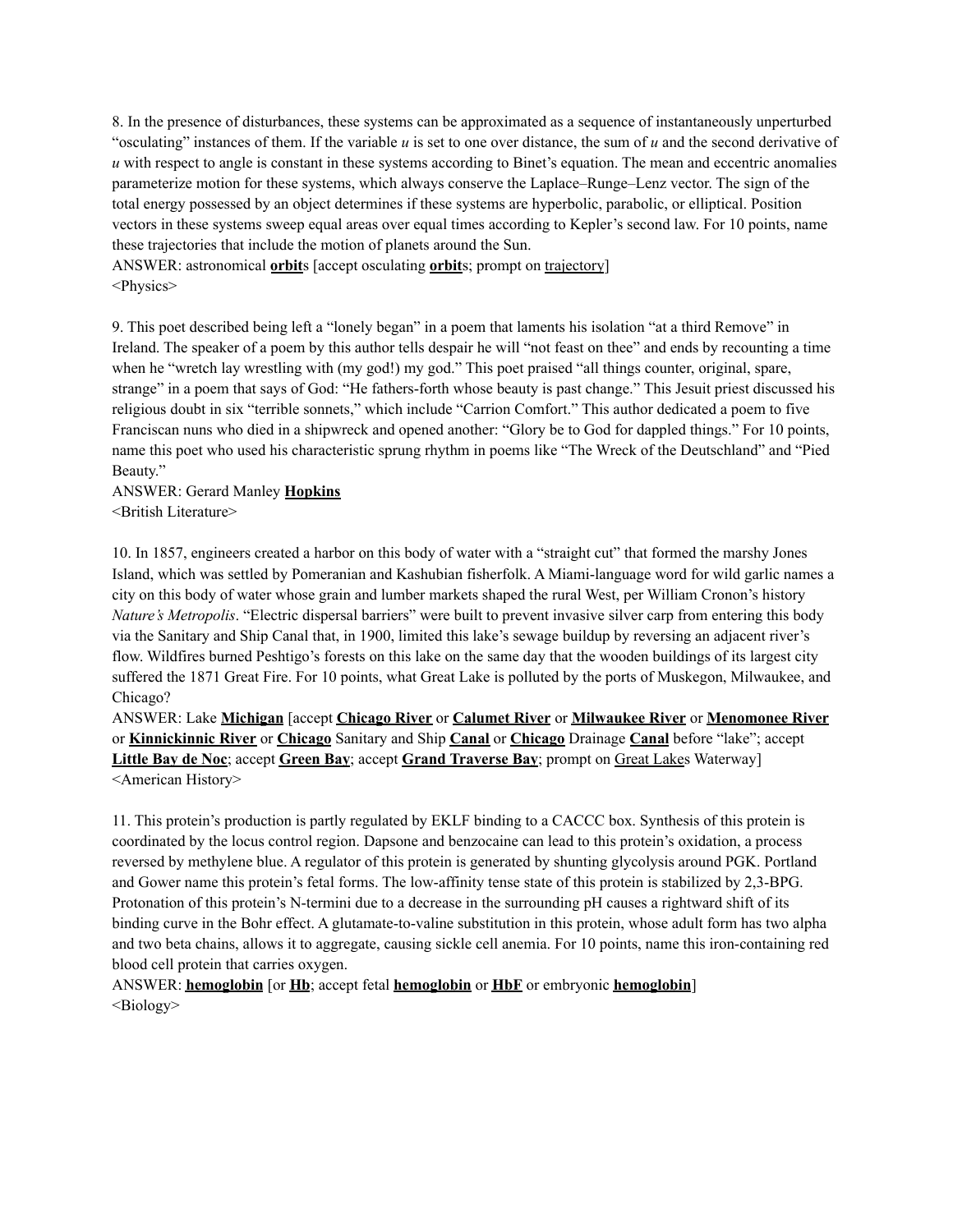12. It's not Fragonard, but a 2017 biography of this artist by James Hamilton identifies a phallic bag in a painting by him, whose subjects are shown "without their heads" in a 1998 work by Yinka Shonibare. This artist, who once claimed that he was "sick of portraits" and wanted to play the viol, painted his friend Carl Friedrich Abel with a viola da gamba. A Pomeranian sheepdog tugs at a dress in a portrait by this artist in which the Halletts walk in a park. In a portrait by this painter of *The Morning Walk*, a large estate is shown behind a woman whose lap is unpainted and who sits next to her husband, who is holding a shotgun. In this artist's most famous portrait, a child thought to be Jonathan Buttall wears an outfit of the title color. For 10 points, name this English rival of Joshua Reynolds who painted *Mr. and Mrs. Andrews* and *The Blue Boy*.

#### ANSWER: Thomas **Gainsborough**

<Painting/Sculpture>

13. A theologian who wrote in this language may have written "The Hymn of the Pearl," proposed a Father and Mother of Life who bore a Son of Life, and was named Bardaisan ("bar-DAY-zen"). It's not Sogdian, but this language was used to write the *Arzhang*, a book of images produced by the prophet Mani. Saint Ephrem's hymns were written in this language, which is used in a liturgy named for Addai and Mari. A version of the Bible in this language, the Peshitta ("p'sheet-TAW"), is used by the Maronite Church. This liturgical language, which is used by Saint Thomas Christians, names the rite used by Assyrian Christians. Jairus's daughter is told "Talitha Kum" in this language that, along with Hebrew, was used to write the Book of Daniel. For 10 points, name this language of the Assyrian Empire, which was spoken by Jesus.

ANSWER: **Aramaic** [or **Arāmāyā**; accept **Syriac** Aramaic; prompt on Chaldean; prompt on Semitic] <Religion>

14. After he discovered the plague bacillus in Hong Kong, Alexandre Yersin founded this colony's medical school and planted Brazilian rubber trees that supplied Michelin tires. Amid this colony's highland robusta coffee plantations, an adventurer set up the tiny "Kingdom of Sedang" for the mountain-dwelling Bahnar and Degar. In 1940, Phibun's neutral kingdom invaded this colony, whose Japanese occupiers diverted its rice supplies shortly before the August Revolution. This colony, which imposed direct rule on Cochinchina, but not Luang Prabang, was partitioned by the Geneva Accords. This colony's protectorates of Annam and Tonkin were ruled by the puppet emperor Bảo Đại. For 10 points, the French left what colony after they lost the Battle of Điện Biên Phủ to Võ Nguyên Giáp ("zahp") and Hồ Chí Minh?

ANSWER: French **Indochina** [accept **Vietnam** or **Việt** Nam or Nam **Việt** or Đại **Nam** or **Lao**s or **Cambodia** or **Kămpŭchéa** or **Cambodge** or **Nam** Kỳ or **Trung** Kỳ or **Bắc** Kỳ; accept **Tonkin** or **Annam** or **Cochinchina** or **Luang Prabang** before each is read; or **Indochine** française or **Đông Dương** thuộc Pháp or **Indochinese** Union or Union **indochinoise** or Liên bang **Đông Dương**; accept First **Indochina** War]

(The adventurer was Marie-Charles David de Mayréna. The 1940 conflict was the Franco-Thai War.) <European History>

15. While driving with an open door, a character created by this author sees a turnip-shaped cloud and cries, "Break forth and wash the slime from this earth!" Another story by this author ends as the narrator feels "a tide of darkness" that sweeps his mother away from him as she collapses onto the pavement. One of this author's characters goes to the Hot Spot on his honeymoon, where he abandons his deaf wife Lucynell. This author created a character who kisses a girl in a barn loft and whispers, "Show me where your wooden leg joins on." In another of this author's stories, a car crash caused by the cat Pitty Sing results in the grandmother's murder by the Misfit. For 10 points, name this Southern Gothic author of the short stories "Good Country People" and "A Good Man is Hard to Find." ANSWER: Flannery **O'Connor** [or Mary Flannery **O'Connor**] (The unnamed stories are "The Life You Save May Be Your Own" and "Everything That Rises Must Converge.") <American Literature>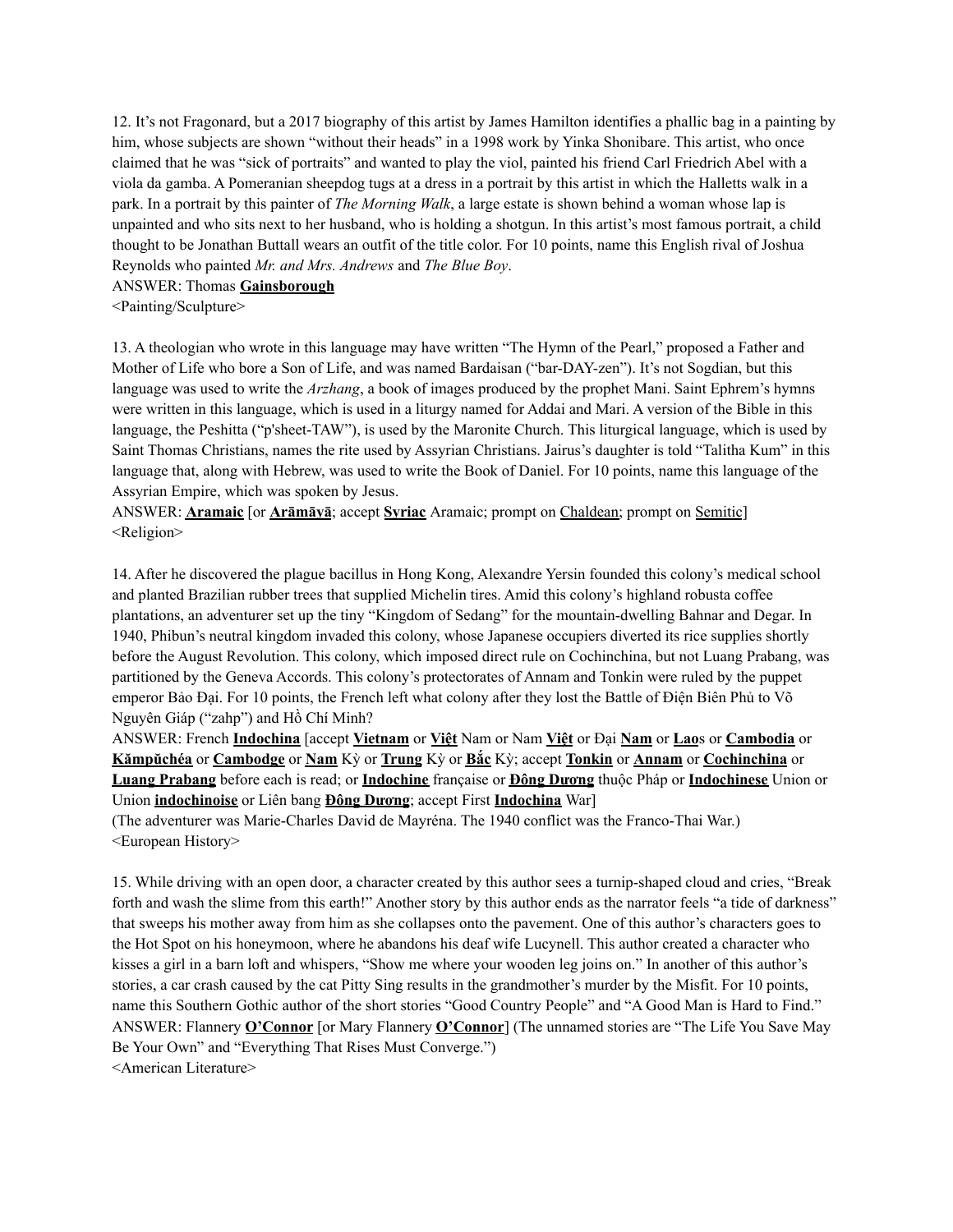16. The decomposition of acetone peroxides is driven by this quantity's namesake "explosion." A decrease in the configurational type of this quantity opposes protein-ligand binding. In a reversible isothermal process, the change in this quantity equals nR times the log of a ratio of volumes. A non-extensive version of this quantity arises from ignoring the indistinguishability of mixing particles in the Gibbs paradox. Reactions driven by this quantity are, by definition, endothermic. This quantity equals Boltzmann's constant times the log of the number of microstates and is zero for a perfect crystal at absolute zero by the third law of thermodynamics. For 10 points, name this quantity that cannot decrease in a closed system by the second law of thermodynamics, a measure of disorder. ANSWER: **entropy** [accept **entropic** explosion; prompt on *S*] <Chemistry>

17. Characters in this novel hide in the beds of horse-drawn carriages to travel to secret meetings at the Hotel Asia. While rummaging through his friend's apartment in Germany, this novel's narrator discovers poems shaped in six-sided diagrams in a green notebook. A chapter of this novel, written in the form of a tape recording in the New Life Pastry Shop, ends with the Director of Education getting shot. In this novel, the actor Sunay Zaim ("SOO-nay zai-EEM") orchestrates his own climactic shooting during a performance of Thomas Kyd's *The Spanish Tragedy*. The protagonist of this novel is killed four years after İpek ("EE-peck"), the sister of Kadife, learns that he betrayed Blue. For 10 points, name this novel in which the poet Ka investigates a string of suicides by headscarf-wearing girls during a blizzard, written by Orhan Pamuk.

ANSWER: *Snow* [or *Kar*] <European Literature>

18. This state's former solicitor general Jonathan F. Mitchell pioneered a restriction common in this state's town of Waskom. The question of whether a pastor may be able to touch a person being executed is central to this state's recent Supreme Court case *Ramirez v. Collier*. Elena Kagan criticized the Supreme Court's "shadow docket" after it denied an injunction in this state's case *WWH v. Jackson*. An op-ed by Alan Braid in the *Washington Post* revealed that he violated a law in this state permitting damages of up to 10,000 dollars. This state's S.B. 8, which inspired similar laws sometimes named for a six-week window, allows members of the public to sue doctors. For 10 points, a recent law that bans abortions after a "fetal heartbeat" was signed by what state's governor Greg Abbott? ANSWER: **Texas** [or **TX**]

<CE/Geo/Other/Pop Culture>

19. To defeat an expedition ordered by caliph Hisham, people of this ethnic group tied bags of water to the tails of mares, provoking a stampede that allowed them to neutralize cavalry. The Banu Hilal ("BAH-noo hee-LAHL") tribe emigrated to defeat this ethnic group, which established the Zirid ("ZEE-rid") Emirate. Another empire ruled by this people, which was named for "ribat" ("ree-buht") frontier fortresses, supposedly sacked Kumbi Saleh. The Umayyad conquest of al-Andalus ("ahl-UHN-duh-loose") was led by one of these people, Ṭāriq ("tah-reek") ibn Ziyad, who also names the Strait of Gibraltar. Religious leaders within the Sanhaja ("san-HAH-ja"), this ethnicity's largest tribal confederation, encouraged the formation of the Almoravid Empire. The Umayyad conquest of the Maghreb ("Mahg-reb") introduced Islam to, for 10 points, what North African ethnic group that included many Barbary pirates?

ANSWER: **Berber**s [or **Imazighen** or **Amazigh**, accept **Jarawa** or **Zenata** or **Kutama** tribes, accept **Sanhaja** before read; prompt on Moors; prompt on Moroccans] <World History>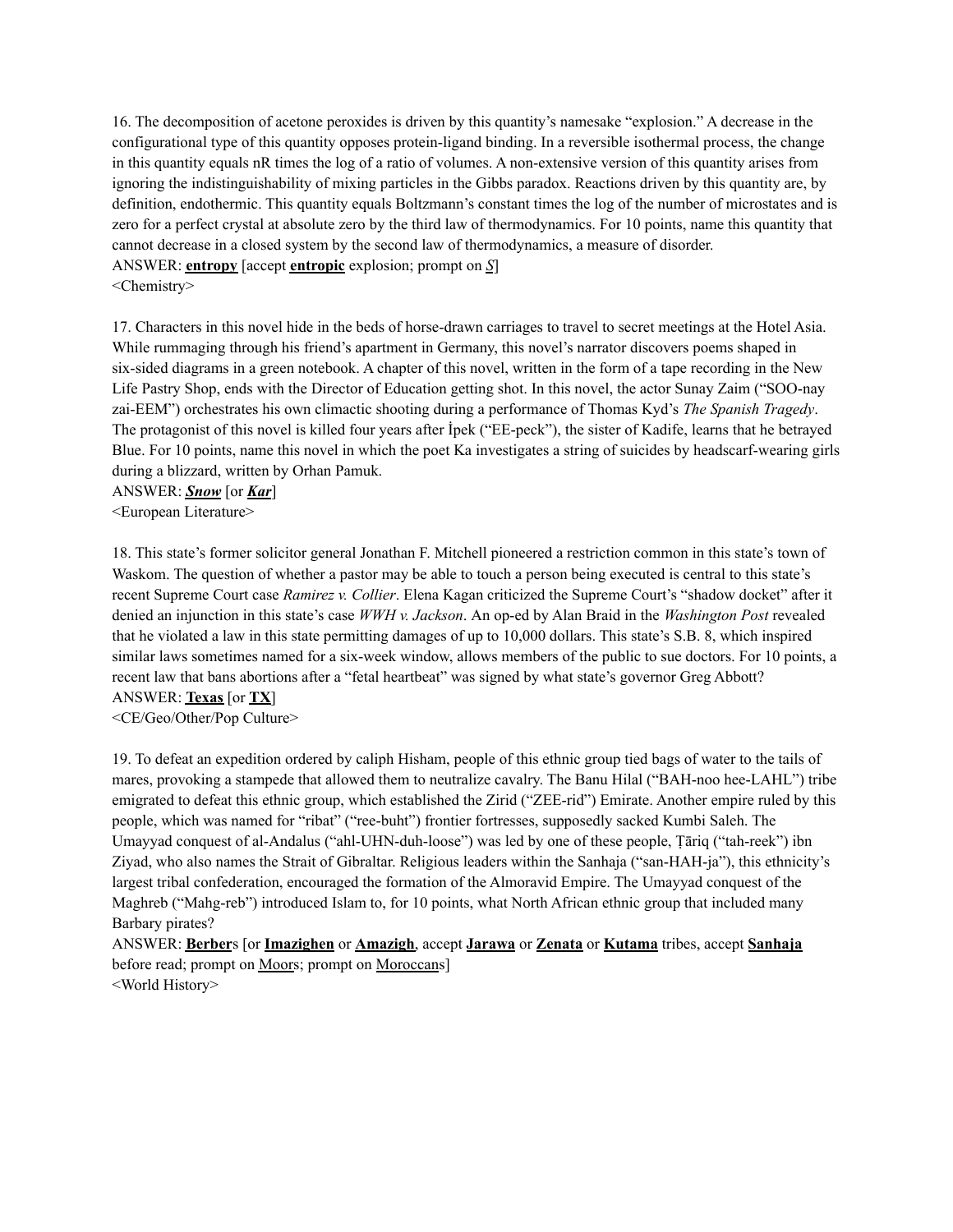20. In a book on this subject, a person identifies kite positions by their shadows in a section about developing inferences. A treatise on this subject advocates harsh conditions like thin shoes in order to develop rational "habits." Mary Wollstonecraft criticized a book on this subject for an incredibly sexist passage about the bride-to-be Sophie. A treatise on this subject calls virtue the goal of this subject and defines it as the ability to deny one's desires and pursue rationality. A treatise on this subject advocates treating people as "rational creatures" before listing art and trades as useful pursuits. Jean-Jacques Rousseau presented an early theory of this subject in his book *Émile*. For 10 points, John Locke wrote "Some Thoughts Concerning" what subject focused on the teaching of children? ANSWER: **education** [accept equivalents such as **pedagogy** or **instruction**; accept **learn**ing or synonyms; accept **teach**ing before mentioned; accept *Émile, or On Education*; accept *Some Thoughts Concerning Education*] <Philosophy>

21. The protagonist of this novel describes trying to "fly by those nets" which hold back a man born in his country. This novel's protagonist has an epiphany upon seeing a girl likened to a "strange and beautiful seabird." A character in this novel describes the million of centuries it would take for a bird to remove a mountain of sand grain-by-grain. At the beginning of this novel, Dante and Mr. Casey debate over the death of a politician, and the protagonist listens to a children's story about a "moocow" meeting a "tuckoo." In this novel, the protagonist attends Clongowes and nearly converts to Catholicism after listening to Father Arnall's sermon on hell. For 10 points, name this stream-of-consciousness novel about the coming-of-age of Stephen Dedalus, written by James Joyce. ANSWER: *A Portrait of the Artist as a Young Man*

<British Literature>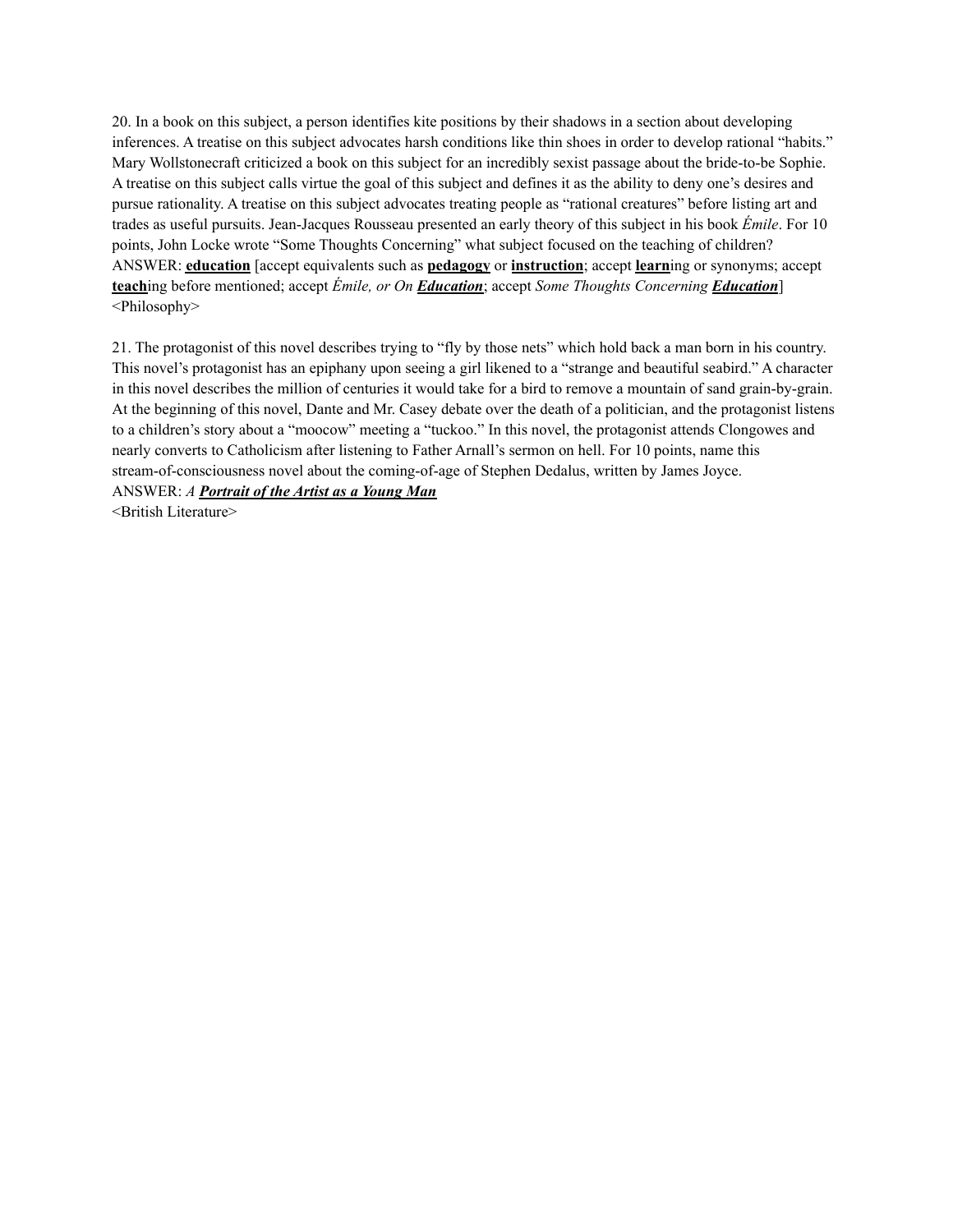#### Bonuses

1. In the Last Supper scene at the center of an altarpiece named for this town, an artist inserted a portrait of himself as a waiter and a portrait of a priest as one of the apostles. For 10 points each:

[10h] Name this town inhabited by a man who is shown wearing a floppy black hat in a 1529 portrait. An artist from this town used a winged-serpent signature and painted Adam and Eve against a black background.

#### ANSWER: **Wittenberg**

[10m] That portrait of Martin Luther is by this sometime Mayor of Wittenberg, who also painted *The Stag Hunt of Elector Frederick the Wise*. He is known as the "Elder" to distinguish him from his son, an artist of the same name. ANSWER: Lucas **Cranach** the Elder [or Lucas **Cranach** der Ältere]

[10e] The Lutheran Church officially venerates Cranach the Elder and this other artist on April 6. This artist became a rival of Cranach the Elder due to the success of his woodcuts, like *Melencolia I* and *Knight, Death, and the Devil*. ANSWER: Albrecht **Dürer**

<Painting/Sculpture>

2. During this historiographical period, the Garamantes mined amazonite in the Tibesti Mountains and the Nok culture sculpted terracotta statues in Nigeria. For 10 points each:

[10h] Identify this broad African historical period that is often dated from around 500 BCE to 1000 CE. Sorghum and millet spread southward in this period, which depleted savanna hardwoods to fuel double bellows technology. ANSWER: African **Iron Age** [accept Early **Iron Age** Industrial Complex]

[10m] In much of Southern Africa, the Iron Age corresponds with a long-term "expansion" out of Cameroon by this ethnolinguistic group, who likely created the Lydenburg heads. These peoples include the Sotho–Tswana and Nguni. ANSWER: **Bantu** peoples [accept Southern **Bantu** languages; accept **Bantu** expansion or **Bantu** migrations; prompt on Niger–Congo languages or Atlantic–Congo languages]

[10e] The Bantu migrations spread the "Chifumbaze complex," which included wattle-and-daub architecture, cattle kraals, and starchy crops like yams and this fruit traded from Malaysia. This tropical fruit is related to the plantain. ANSWER: **banana**s [or *Musa*; accept specific types of banana; prompt on curved yellow fruits] <Other History>

3. This play's protagonist is called a "squashed cabbage leaf" and a "draggletailed guttersnipe" because she speaks "kerbstone English." For 10 points each:

[10m] Name this play whose lead role was written for Mrs. Patrick Campbell. At this play's premiere, Campbell's delivery of the phrase "not bloody likely" caused possibly the longest audience laugh in English stage history. ANSWER: *Pygmalion*

[10e] The word "bloody" was called a "Shavian ("SHAY-vee-in") adjective," named for this Irish playwright of *Pygmalion*, who lamented that "triviality can go no further" about the audience's reaction to the expletive. ANSWER: George Bernard **Shaw**

[10h] Shaw's play *Arms and the Man* was adapted into an Oscar Straus operetta titled for a soldier nicknamed for this food. In *Arms and the Man,* Captain Bluntschli puts this food in his pockets instead of ammunition.

ANSWER: **chocolate** [accept **chocolate**-cream soldier; accept *The Chocolate Soldier* or *Der Praliné-Soldat*; prompt on cream; prompt on *Der tapfere Soldat* by asking "what food is that operetta alternatively named for?"] <British Literature>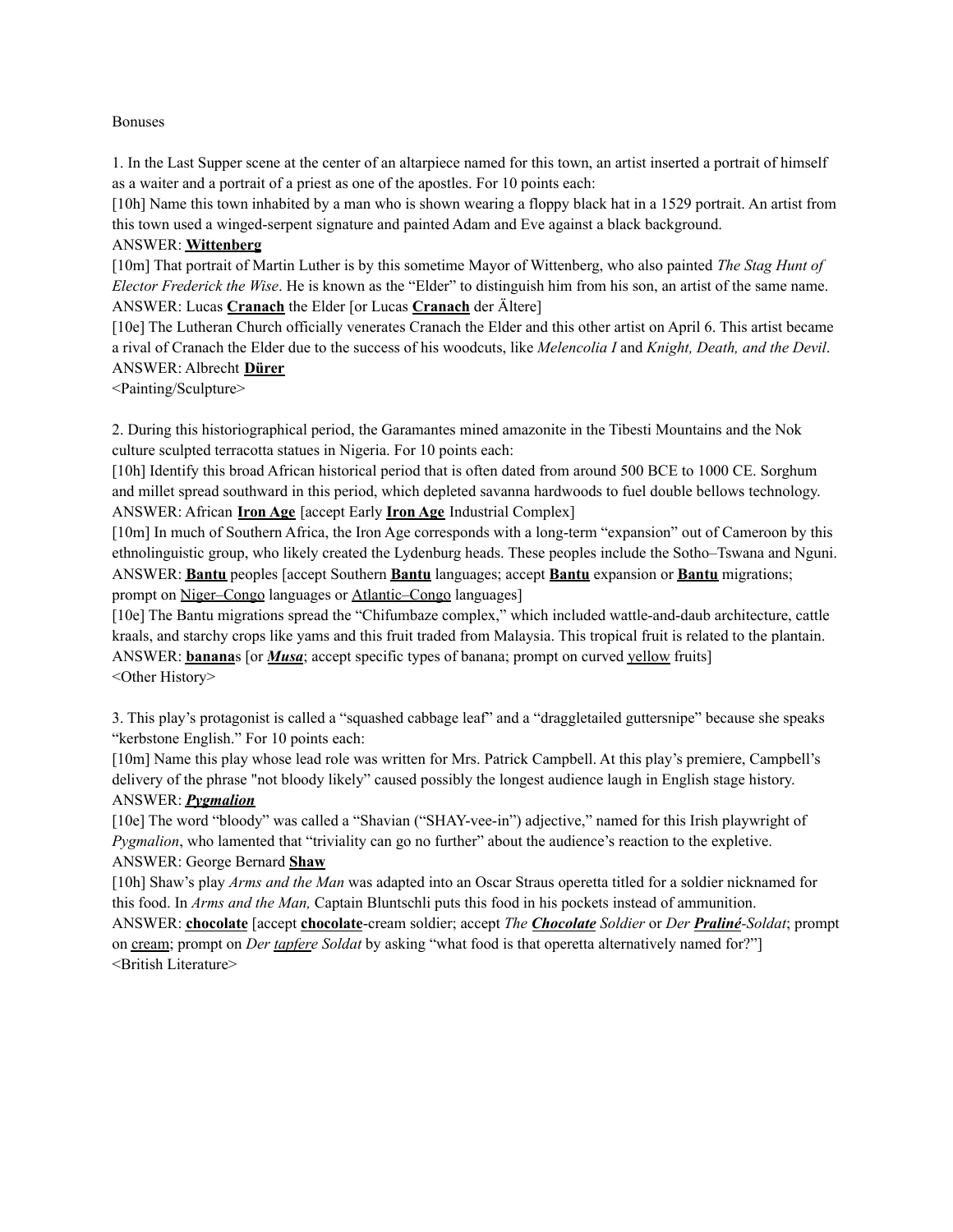4. The electron anomalous magnetic moment is calculated with a function named for these points. For 10 points each:

[10h] Name these points, the number of which in a loop indicates the order of the associated term in the perturbation series. In quantum electrodynamics, each of these points has two fermionic lines and one bosonic line leading in or out.

ANSWER: **Feynman diagram vertices** [or equivalents such as a **vertex** within a **Feynman diagram**; prompt on Feynman diagrams with "what component?"; prompt on particle interactions or similar answers with "how are they represented?"; prompt on vertex or vertices with "in what structures?"]

[10m] Feynman diagrams with extra vertices arise when considering the existence of these particles. Forces are mediated by the exchange of gauge ("gayj") bosons of this type that only exist for brief periods of time.

ANSWER: **virtual** particles [prompt on quantum fluctuations or vacuum fluctuations]

[10e] The bosonic lines that connect to each vertex in QED represent these particles. The electromagnetic force is mediated by virtual examples of these quanta of light.

ANSWER: **photon**s [accept virtual **photon**s]

<Physics>

5. Many modern myths of this city stem from a 19th-century book by Ignatius J. Donnelly, which argues that all gods are based on its rulers and heroes. For 10 points each:

[10e] Name this sunken city and supposed root of modern civilization. Most theories concerning this city's location assume it's in the ocean that closely resembles its name.

ANSWER: **Atlantis** [or **Atlantis** nesos; accept **Island of Atlas**; prompt on the Atlantic Ocean]

[10h] This other mythical city disappeared into the sea when its princess Dahut opened its dikes while drunk. This Breton city was ruled by King Gradlon and is often translated as "low city."

ANSWER: **Ys** ("EES") [or Ker-**Ys**; accept Ville d'**Ys**]

[10m] This hero's home island of Lyonesse sank in one night while he was staying at King Mark's court. This Cornish knight accidentally drinks a love potion that makes him fall for the king's bride-to-be.

ANSWER: Sir **Tristan** [or **Tristram**; accept close equivalents such as **Tristain** or **Trystan**; accept **Drustan**us] <Mythology>

6. Organisms that benefit from the social form of this interaction tend to be closely related to their targets, according to Emery's rule. For 10 points each:

[10e] Name this form of interspecies interaction in which one species benefits and the other is harmed. The relationship between tapeworms and humans exemplifies this interaction.

ANSWER: **parasitism** [or word forms such as **parasite**]

[10m] This statement explains the evolution of sex as a response to parasitism. This hypothesis states that a species must constantly evolve in order to avoid extinction.

ANSWER: **Red Queen** hypothesis

[10h] Fungi that parasitize plants often also function as this type of decomposer. These decomposers feed on the decaying organic matter of the plants they kill.

ANSWER: **saprophyte**s [or **saprotroph**s or **saprobe**s or **saprotrophic** nutrition or **lysotrophic** nutrition] <Biology>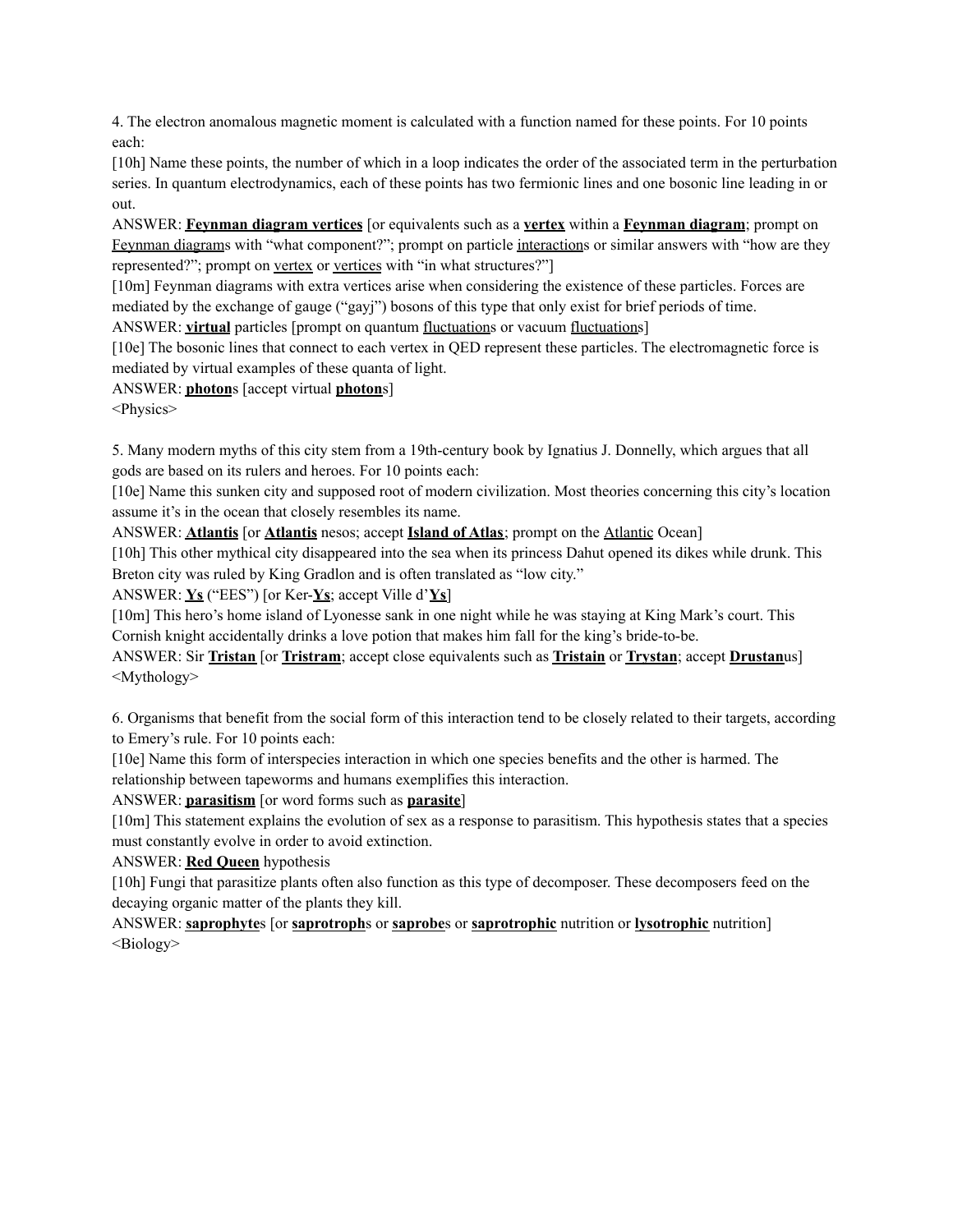7. The BHK interpretation outlines how to perform proofs within the framework of this philosophical position. For 10 points each:

[10h] Name this position devised by L.E.J. Brouwer ("BROW-er"), which holds that mathematics is purely a mental construct and does not exist in objective reality.

ANSWER: mathematical **intuition**ism [or neo-**intuition**ism]

[10m] One of the basic tenets of intuitionism is the rejection of this logical principle. This principle holds that either a proposition or its negation is true.

ANSWER: law of the **excluded middle** [or principle of the **excluded middle**; or law of the **excluded third** or principle of the **excluded third**; or *principium tertii exclusi*]

[10e] Intuitionism rejects the "actual" type of this property and instead holds that it is always "potential." Brouwer argued that the process of counting possesses this mathematical property because it has no clear end step. ANSWER: **infinity** [or word forms like **infinite**; accept potential **infinity**]

<Philosophy>

8. Because Tallinn is the birthplace of companies such as Skype, it has been compared to this location "on the Baltic Sea." For 10 points each:

[10e] Name this location, which is often used as a nickname for centers of the technology industry elsewhere. This California region was named for its early semiconductor production.

ANSWER: **Silicon Valley** [prompt on a partial answers; do not accept or prompt on "Santa Clara Valley"] [10h] Akademgorodok ("ah-KAH-dem-gor-OH-doak"), a part of this city, has been called the "Silicon Taiga." This city, which contains the Tolmachevo Airport, developed after it was chosen as the site of a railroad bridge across the Ob River.

# ANSWER: **Novosibirsk**

[10m] This city has often been called the "Silicon Valley of India" because it houses the headquarters of tech companies like Flipkart. This capital of Karnāṭaka ("cur-NAH-tuh-kah") state contains the Lal Bagh botanical garden.

# ANSWER: **Bangalore** [or **Bengaluru**]

<CE/Geo/Other/Pop Culture>

9. Rival "Statists" and "Vonckists" led the 1789–1790 Brabant Revolution against this state, which chartered the Ostend Company and fought the brief "Kettle War" against the Dutch over barrier forts. For 10 points each: [10m] Name this state whose 18th-century realms included Hainaut ("eh-no"), Namur, and Flanders. This state's rivalry with Prussia, "German Dualism," continued after it allied with France instead of Britain in the "diplomatic revolution."

ANSWER: **Austria** [or Archduchy of **Austria**; or Erzherzogtum **Österreich**; accept **Habsburg** Empire or **Habsburg** Monarchy or **Habsburger**monarchie or **Danubian** Monarchy or **Donau**monarchie; accept **Austria**n Netherlands; do not accept or prompt on "Austria-Hungary" or "Austro-Hungarian Empire"]

[10e] The Austrian Netherlands included much of Belgium and this duchy, whose fortress was besieged by French Republicans. The Belgian Revolution partitioned this still-extant Low Country that became a grand duchy in 1815. ANSWER: **Luxembourg** [or Grand Duchy of **Luxembourg** or Groussherzogtum **Lëtzebuerg** or Grand-Duché de **Luxembourg** or Grossherzogtum **Luxemburg**; accept Duchy of **Luxembourg** or Ducatus **Luxemburg**ensis]

[10h] *German name required.* Joseph II promised Luxembourg to France to bolster his plan to trade the Austrian Netherlands for Bavaria, which provoked Frederick the Great into creating this German alliance in 1785.

ANSWER: **Fürstenbund** [or Deutsche **Fürstenbund**; prompt on translations like "League of Princes" or "Union of Princes" or "Confederation of German Princes"]

<European History>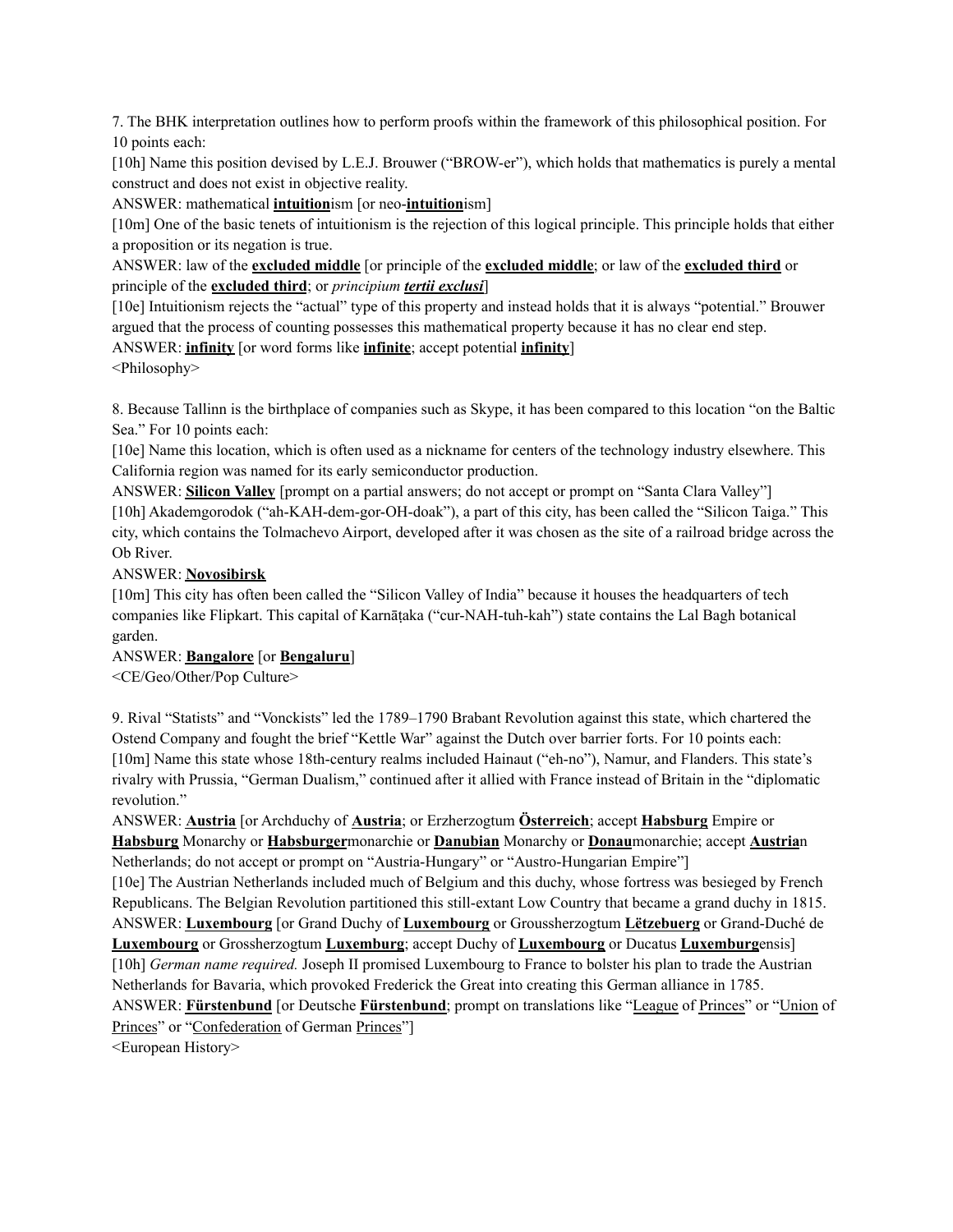10. Answer the following about depictions of disabled characters that Rosemarie Garland Thomson examines in her literary study *Extraordinary Bodies*, for 10 points each.

[10m] Thomson discusses this novel, which contrasts the "cut-up" Prue and the "partially blind" Hagar with the angelic Eva St. Clare. In this novel, Ophelia is asked to educate the young girl Topsy.

ANSWER: *Uncle Tom's Cabin* [or *Uncle Tom's Cabin; or, Life Among the Lowly*] (by Harriet Beecher Stowe) [10e] Mrs. Hedges, "a mountain of woman" who is covered in a "mass of scars" from a fire appears in Ann Petry's novel *The Street,* which is set in this location. This New York neighborhood names a 1920s literary "Renaissance." ANSWER: **Harlem**

[10h] Thomson also cites this author, who wrote about her experience of becoming physically debilitated after spending seven years confined in a tiny crawl space in her autobiography *Incidents in the Life of a Slave Girl.* ANSWER: Harriet **Jacobs** [accept Linda **Brent**]

<American Literature>

11. This instrument is played offstage just before some Watchers sing "It shines!" during a scene from Edward Elgar's *The Apostles*, although it is often replaced with a flugelhorn in performance. For 10 points each: [10h] Name this instrument, which is imitated by the brass in the first movement of Ernest Bloch's *Schelomo* for cello and orchestra.

ANSWER: **shofar** [prompt on ram's horn]

[10m] A moment reminiscent of a shofar blast has been theorized as one of several Jewish influences on this C minor symphony. This symphony sets a text from *Des Knaben Wunderhorn* ("dess K'NAH-ben VOON-der-horn") in its fourth movement "Urlicht" ("OOR-leekt") for solo alto.

ANSWER: Gustav **Mahler**'s symphony no. **2** [or the "**Resurrection**" symphony or "**Auferstehung**ssinfonie"; or obvious equivalents; prompt on partial answers]

[10e] Jewish-inspired themes in classical music are more commonly played by this instrument, such as in Prokofiev's *Overture on Hebrew Themes*. This single-reed woodwind often plays the melody in klezmer bands. ANSWER: **clarinet**

<Classical Music>

12. The Staudinger ligation was among the first reactions developed within this framework, which adopts some reactions from click chemistry. For 10 points each:

[10h] Name this field of chemistry pioneered by Carolyn R. Bertozzi. It studies reactions that can occur within living systems without interfering with them.

ANSWER: **bioorthogonal** ("bio-orthogonal") chemistry [prompt on orthogonal chemistry]

[10e] Bertozzi developed a bioorthogonal variant of the azide-alkyne cycloaddition that removed the need for this cytotoxic catalyst. This transition metal is found with lithium in Gilman reagents and is alloyed with zinc in brass. ANSWER: **copper** [or **Cu**]

[10m] Instead of using copper catalysis, the bioorthogonal azide-alkyne cycloaddition is promoted by this general property. The ring and angle forms of this property prevent bridgehead carbons from participating in double bonds by Bredt's rule.

ANSWER: **strain** [accept ring **strain** or angle **strain**] <Chemistry>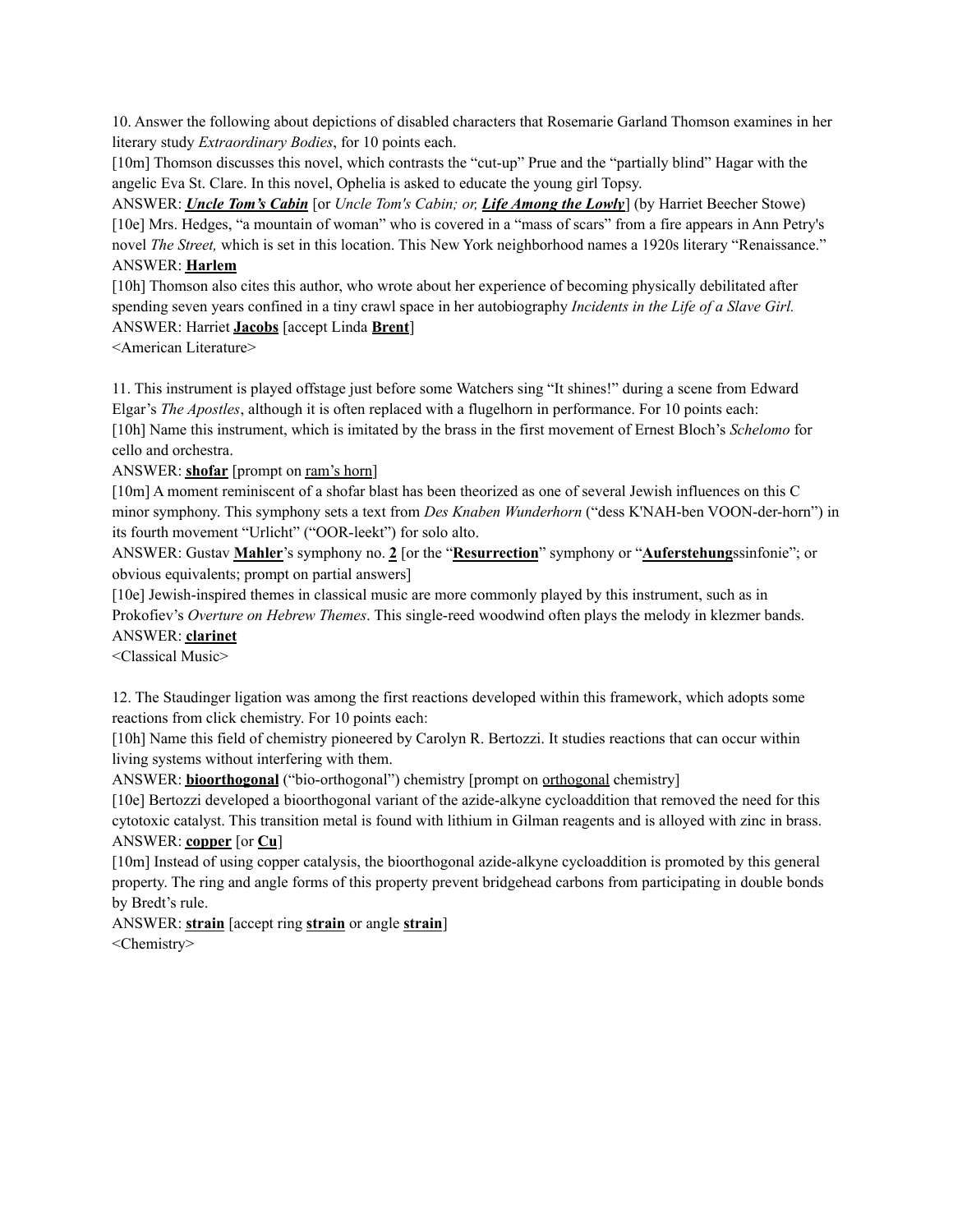13. Answer the following about Indian actors who entered politics, for 10 points each.

[10m] Bollywood actor Amitabh Bachchan ("buh-chuhn") resigned as an MP after he was implicated in the Bofors Scandal that involved this Indian prime minister. A suicide bomber assassinated this Indian prime minister at Sriperumbudur ("SHREE-peh-rum-buh-thoor").

ANSWER: **R**ajiv **Gandhi** [or **R**ajiv Ratna **Gandhi**; prompt on Gandhi]

[10h] N.T. Rama Rao served three terms as chief minister of this state. The Nandamuri–Nara family still holds much influence in this predominantly Telugu-speaking state, whose northwestern neighbor was split from it in 2014. ANSWER: **Andhra** Pradesh [or **AP**]

[10e] Dharmendra and his son Sunny Deol have joined the Bharatiya Janata Party, which is currently the party of this prime minister. Smriti Irani, a former television actress, serves in this current Indian prime minister's cabinet. ANSWER: Narendra **Modi** [or Narendra Damodardas **Modi**]

<World History>

14. In a scene in this film, a character takes a lamp out of a house that he has lit on fire as the camera cuts between a bed, a doll's house, and a burning teddy bear. For 10 points each:

[10h] Name this film in which the garbage collector Kit Carruthers, played by Martin Sheen, murders the father of his girlfriend Holly Sargis and goes on a cross-country murder spree with her.

### ANSWER: *Badlands*

[10m] *Badlands* was the feature-film debut of this director, who was the last American to win the Palme d'Or for his film *The Tree of Life*. He also directed *The Thin Red Line* and *Days of Heaven*.

# ANSWER: Terrence **Malick** [or Terrence Frederick **Malick**]

[10e] *Badlands* is similar in plot to this 1967 Arthur Penn film, which stars Warren Beatty and Faye Dunaway as the title real-life criminal couple who rob banks before they are killed in a hail of bullets in the film's climax.

### ANSWER: *Bonnie and Clyde*

<Other Arts>

15. Like Pythagoreanism, a religion named for this person believed in vegetarianism and the reincarnation of the soul. For 10 points each:

[10e] Identify this person who names a religion that also worshiped Dionysus. This mythical musician descended into the underworld in order to rescue his wife Eurydice.

ANSWER: **Orpheus** [accept **Orphism** or **Orphic** religion or **Orphic**ism or **Orphiká**]

[10h] A major Orphic rite involved eating raw meat to commemorate Zagreus dying in this manner and then being eaten by the Titans. The king Pentheus was also killed in this way.

ANSWER: **dismemberment** [or word forms such as **dismember**ing; or equivalents like being **torn apart**; accept being **decapitate**d or word forms; accept **sparagmos**; prompt on anything that indicates being killed by a mob] [10m] Many Orphic gold leaves, which were often found in burials, invoke this goddess. This was the younger of the two deities worshipped in the Eleusinian Mysteries.

ANSWER: **Persephone** [or **Proserpina** or **Persiphassa** or **Persiphatta**; accept **Kore** or **Kora**] <Religion>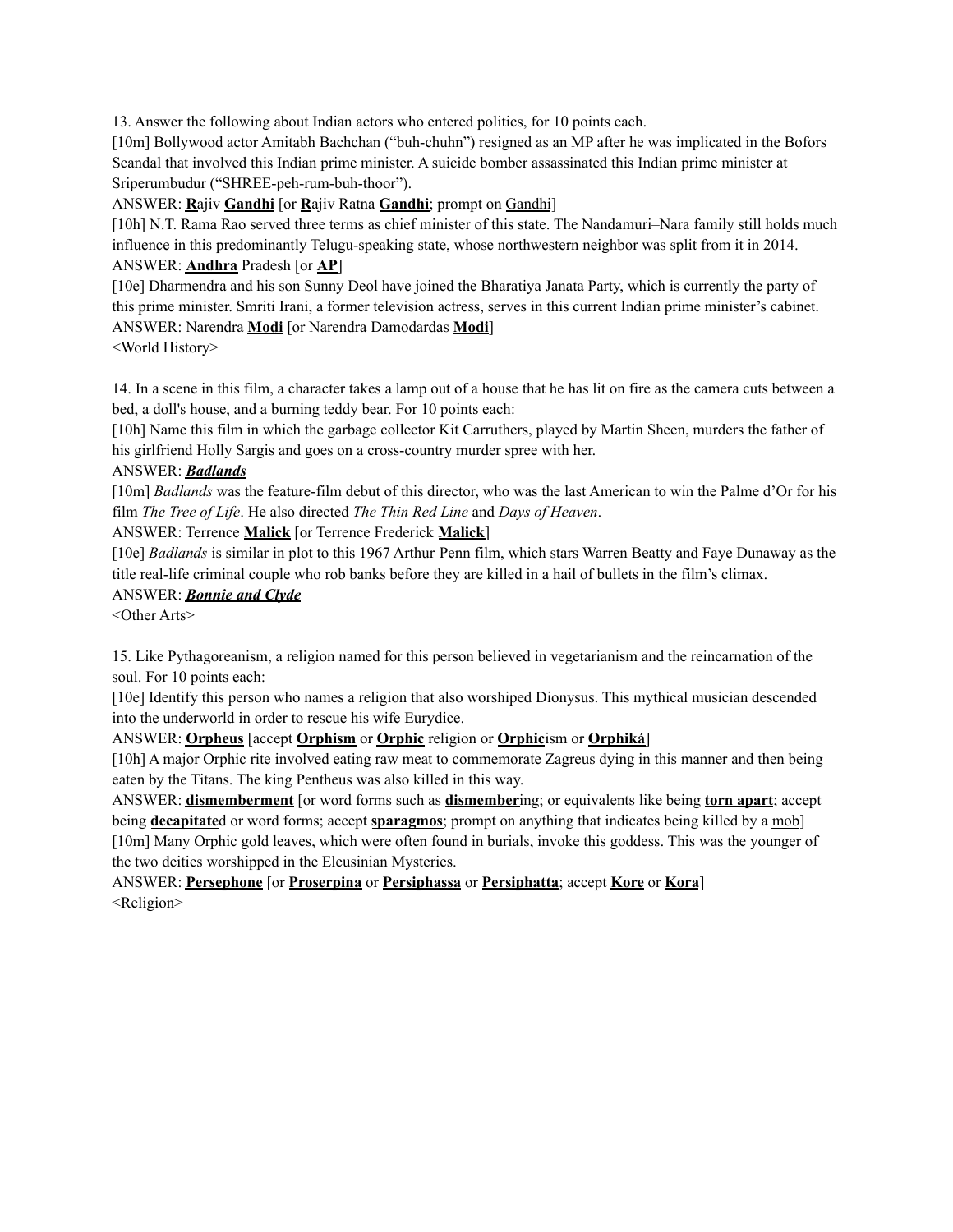16. Answer the following about split personalities in European literature, for 10 points each.

[10e] In Stefan Zweig's ("ZVEIG's) novel *The Royal Game*, Dr. B develops the personalities White and Black while playing this game. At the novella's climax, Dr. B has a mental breakdown and plays an illegal bishop check in this game.

ANSWER: **chess** [or **Schach**]

[10h] In this novel, Medardo of Terralba literally becomes two people, one good and one evil, after a cannonball splits him in half. This novel is the first in its author's trilogy *Our Ancestors*.

ANSWER: *The Cloven Viscount* [or *Il visconte dimezzato*] (by Italo Calvino)

[10m] This Portuguese author used over 75 "heteronyms" like Álvaro do Campos and Ricardo Reis. This author used the heteronym Bernardo Soares to write the fragmentary work *The Book of Disquiet*.

ANSWER: Fernando **Pessoa** [or Fernando António Nogueira **Pessoa**]

<European Literature>

17. Although more African-Americans became Loyalists, historians like William Cooper Nell have examined "forgotten Black heroes" of the Patriot cause. For 10 points each:

[10e] *First Martyr of Liberty* appraises the legacy of the Afro-Wampanoag stevedore Crispus Attucks, who died in this event. Serena Zabin's "family history" considers the wives of the British soldiers who led this "massacre." ANSWER: **Boston** Massacre [or "Incident on **King Street**"; accept *The Boston Massacre: A Family History*] [10m] This revolutionary petitioned to free the enslaved man James Armistead after he spied on Benedict Arnold as a double agent. This subject of Mike Duncan's *Hero of Two Worlds* took an 1824 "grand tour" of the U.S. ANSWER: Marquis de **Lafayette** [or Gilbert du **Motier**, Marquis de Lafayette; or Marie-Joseph Paul Yves Roch Gilbert du Motier, Marquis de **La Fayette**; accept James Armistead **Lafayette**; accept *Hero of Two Worlds: The Marquis de Lafayette in the Age of Revolution*]

[10h] John Laurens tried to recruit a "Black Battalion" before his death at a 1782 battle on this river. A Black feminist "collective" is named for this river near Beaufort, South Carolina, where Harriet Tubman led an 1863 raid. ANSWER: **Combahee** ("kum-BEE") River [accept Battle of the **Combahee** River; accept Raid on **Combahee** Ferry; accept **Combahee** River Collective]

<American History>

18. Sudha brings some of these objects to Amal shortly before the arrival of the king in the play *The Post Of ice*. For 10 points each:

[10h] Name these things. After seeing discarded iron that had pierced some of these things, that play's author was inspired to write another play titled for a specific type of these things in which the despotic King kills Ranjan. ANSWER: **flower**s [or *Red Oleanders* or *Raktakarabi*]

[10e] This Bengali playwright of *The Post Of ice* and *Red Oleanders* asked the listener to "Pluck [a] little flower" in the sixth poem from his collection *Gitanjali* ("gee-TAHN-jah-lee").

ANSWER: Rabindranath **Tagore** ("rah-BIN-dra-nath tah-GORE")

[10m] This author, who led a 1913 production of *The Post Of ice* at the Abbey Theatre, described Tagore's evocations of "flowers and rivers, the blowing of conch shells" in his introduction to *Gitanjali*.

ANSWER: W. B. **Yeats** ("yates") [or William Butler **Yeats**]

<World Literature>